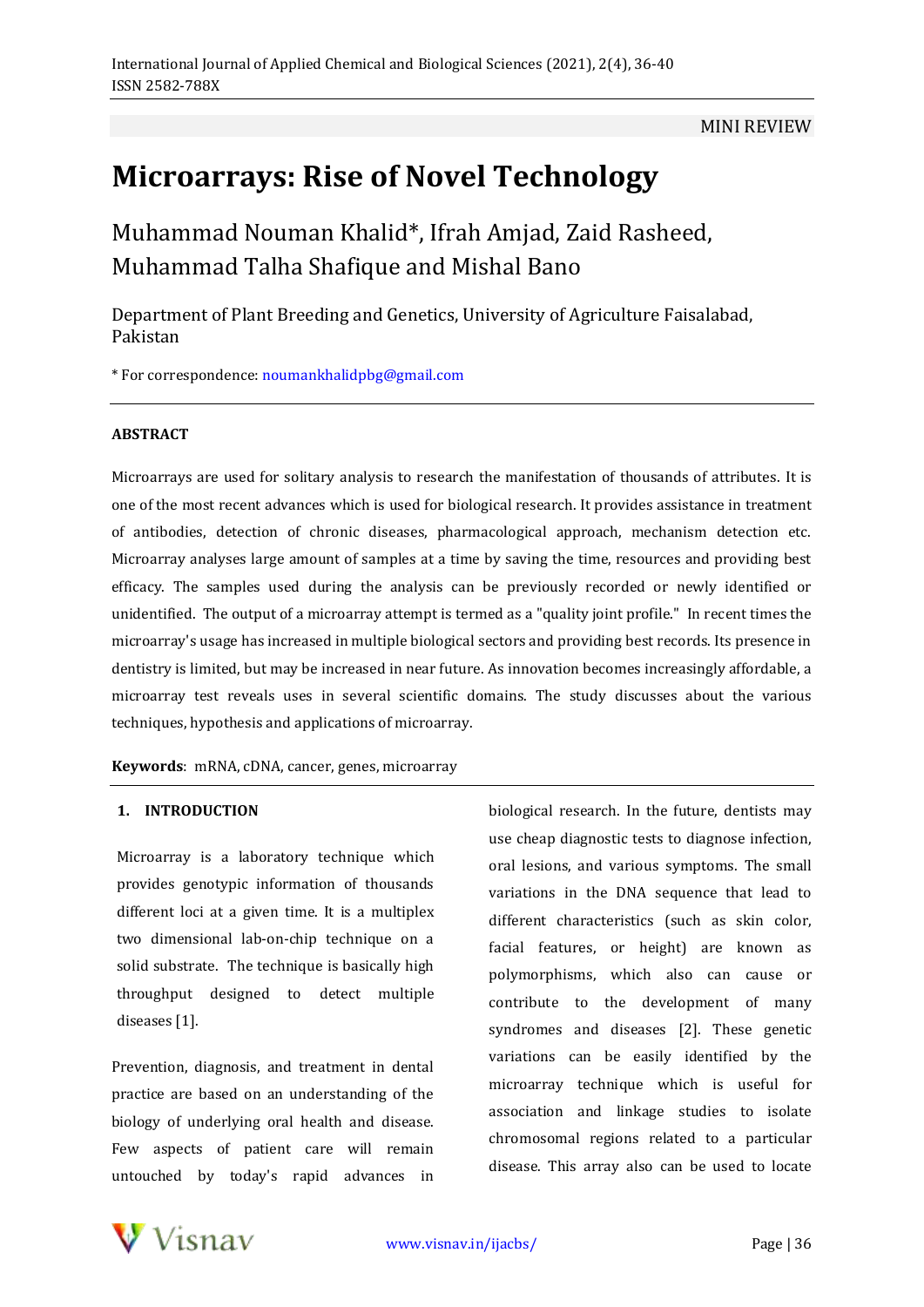Muhammad Nouman Khalid, Ifrah Amjad, Zaid Rasheed, Muhammad Talha Shafique and Mishal Bano (2021). Microarrays: Rise of Novel Technology. International Journal of Applied Chemical and Biological Sciences, 2(4), 36-40.

chromosomal aberrations related to cancer, such as segments of allelic imbalance, which can be identified by loss of heterozygosity [3].

# **2. PRINCIPLE**

The basic principle behind microarrays is that complementary sequences will bind to each other and hence leading to rapid result. The mRNA carries the genetic information from the cell for protein synthesis regularly [4]. It is important to assess the various mRNAs, for studying the gene expression. But it is not that easy due to unstability of mRNA and rapid degradation leading to no information. Therefore the mRNA is converted into a more stable cDNA [5].

Every microarray tests is based on the main rule that recording wealth may be generated by calculating a reciprocal RNA hybridization measure [6]. A microarray is possible to build up a field of several thousands of tests in a territory of maybe 5 sq cm, in which each test tackles an addition of a piece. Usually these are fluorescent in colour so that the laser can discriminate between the hybridization at the test location [7]. The force of the sign made by atoms of a certain record should be twice as spectacular as the sign supplied by 500 particles. It should be equally dazzling as the sign supplied by 10,000 particles or 20,000 particles. However, it does not assure that the protein is available to see a record. If despite the fact that record wealth is distinguished between at least two situations it is normal to induce a differentiation.

# **3. TECHNIQUE**

The unknown DNA molecules are cut by restriction endonucleases into fragments. The labelling of cDNA is done by fluorochrome dyes like Cy3 and Cy5 which are green and red in colour respectively [8]. The fluorescent markers are attached to these fragments and reacted with DNA probes. The target DNA fragments along with complementary sequences bind to the DNA probes. The extra DNA fragments which are not bind gets washed off. The targeted DNA fragments are identified by the fluorescence emission. The pattern of fluorescence emission and DNA identification is recorded on a computer. This technique is very rapid and specific for the identification of several DNA fragments simultaneously.

# **4. HYPOTHESIS**

The ability to investigate record numbers over an increasing scope of situations allows geneticists to get a fresh perspective on their cell frameworks. It often offers a broader view about science and yet take care of the classic hypothetic-deductive logical structure. The innovation has evolved swiftly; using competitor qualities easily and now the applications are distinct than clinical forecasts, biological observation systems, quantitative planning and the analysis of transformational instruments.

There are two best-known cases about the exchange among theory testing and microarray profiling. The last creators analysed the variation in articulation among fly strains which were discretely picked for positive or negative geotaxis, an unanticipated way of distinguishing whether flies preferred to

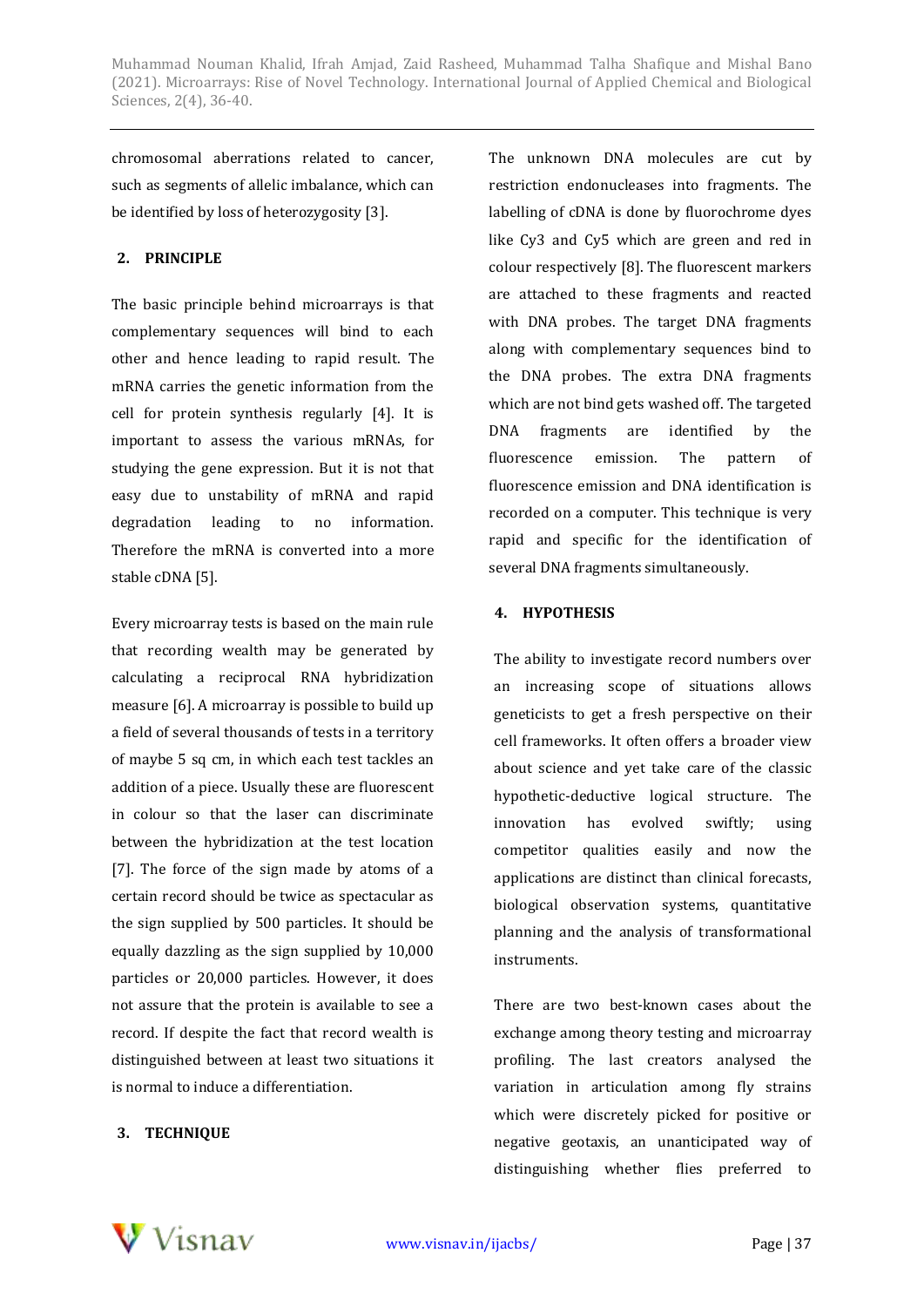ascend or remain close to the ground [9]. They identified two dozen attributes that were conveyed differently, some of which were treated with freak or transgenic stocks, enabling the effect of the quality measurement on the behaviour.

In any case, four of the next traits certainly impact geotaxis statistically. This technique was utilized above and beyond to argue for an iterative four-venture input between profiling, recognition of the candidate attributes, removal and subsequent profiling. They demonstrated how intelligent experiments may comprehensively improve our understanding of legacy administrative routes, such as the yeast galactose reaction.

A quality education to this field was provided which shows that huge B-cell lymphomas disseminate had two substantial subgroups with atomic profiles [10]. While it is difficult to forecast histologically based clinical results, these profiles identify a set of features that constitute a very reliable indicator of endurance. Essentially, a "helpless prediction" signal has been depicted in bosom malignant development biopsies from young women before the advent of metastases in the lymph jets.

# **5. APPLICATION**

#### *5.1. Cancer*

Cancer is one most chronic auto-immune disease. Its identification during the onset is essential to stop the aftereffect. During formation, there are several changes in the genes of the cells. These variations are useful for

easy detection to the researchers and provide simultaneous testing platform across different genes present in the cells. A comparative study between a healthy and cancerous cell reveals many affected genes. Such results are extremely useful in identification of single-nucleotide polymorphisms (SNPs) and mutations, classification of tumors, identification of target genes of tumor suppressors, identification of cancer biomarkers, and identification of genes associated with chemoresistance, and drug discovery [11].

#### *5.2. Detection of Leukoplakia*

Leukoplakia also called as white lesions which results by a series of reversible conditions. The microscopic examination fails to identify the cancerous subset of cells leading to contiguous disease. The genomic profiling helps to classify the cancerous lesions at a very early stage. Biopsy samples can be directly sent for gene expression analysis through microarray. Thus early diagnosis will allow for better management of these cancerous cells [12].

#### *5.3. Antibiotic treatment*

With passing decades the rising numbers of resistant bacteria has led to failure of antibiotics. DNA microarray analysis helps to analyse bacterial genomic DNA using very small amount of DNA. In case of oral anaerobic bacteria which are not easily culturable; microarray comes handy technique for easy detection [13].

#### *5.4. Drug development*

Microarray is a powerful tool for the investigation of drug action. Several studies targeted to study about the drug target and

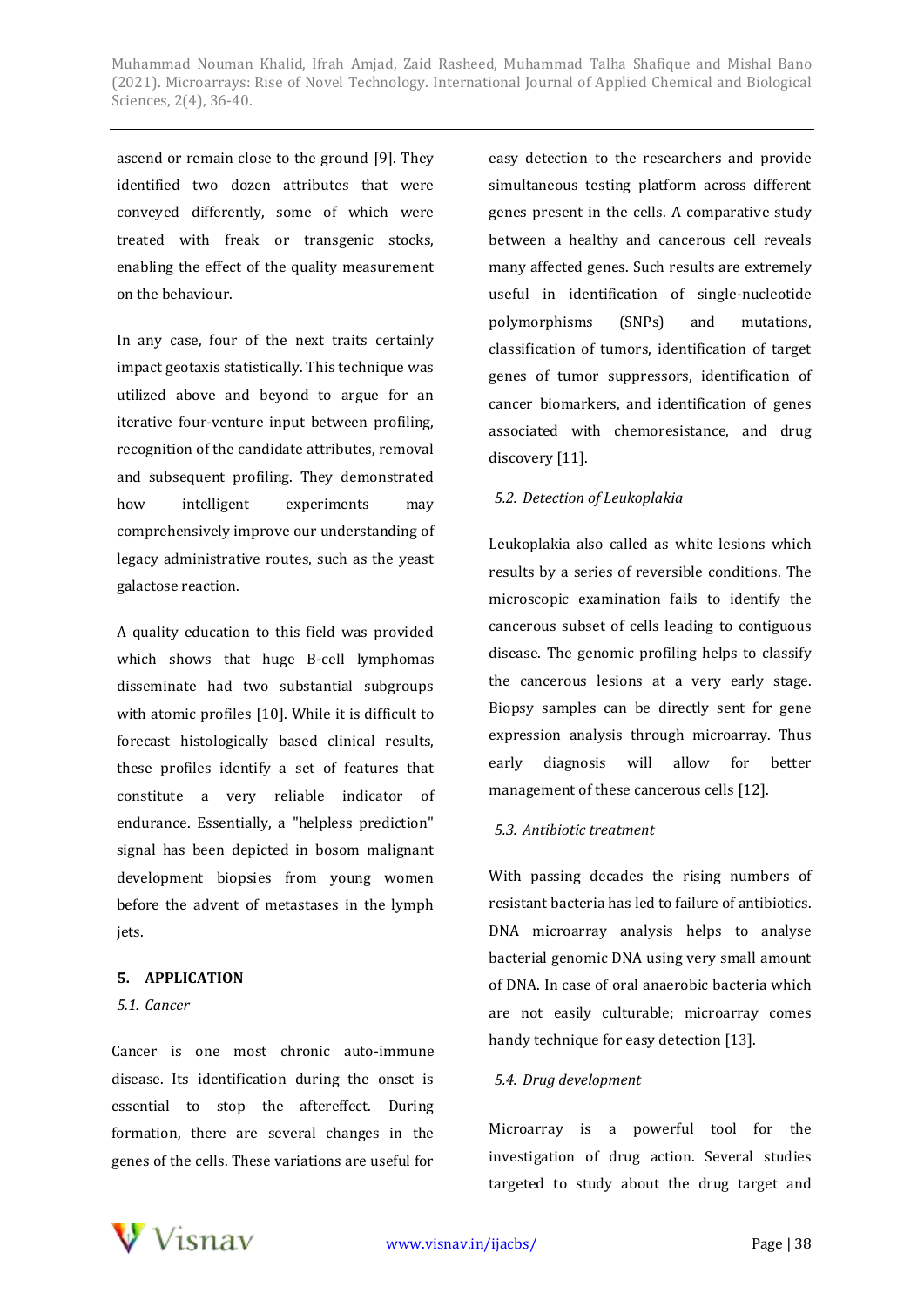Muhammad Nouman Khalid, Ifrah Amjad, Zaid Rasheed, Muhammad Talha Shafique and Mishal Bano (2021). Microarrays: Rise of Novel Technology. International Journal of Applied Chemical and Biological Sciences, 2(4), 36-40.

seems to be successful. The human cells and tissues are targeted directly for the identification and validation of novel therapeutics. In the long term, microarrays will contribute to the analysis of metabolic pathways for which new signalling pathways are being identified [14]. Monitoring expression of genes with toxicity potential has elicited the interest of large pharmaceutical companies as well as specialized biotech companies.

# *5.5. Others*

Microarray technologies can also be coupled with different studies such as classification of diseases, or molecular phenotyping, the study of gene function in relation to gene regulatory networks, or functional genomics; pharmacogenomics and developmental biology [15].

# **6. CONCLUSION**

A microarray is therefore an investigation of hundreds of attributes from different cell populations. In consequence, if the fluorescence is not observed for any one population, the quality might be interpreted independently. However, with correct replication, standardization and measurements, quantifiable disparities are recognized as quickly as feasible. Eventually, the return of all microarray hybridizations is a succession of numbers, which extends from one record per cell to two or three thousand recordings for each cell. Before these instruments reach clinical use a great deal of quantifiable and experimental work is still necessary, but the promise of excellent articulation coordinating information from the

environment and genotype offers significant incentive to study micro-array infection.

# **7. ACKNOWLEDGEMENT**

NA

# **8. CONFLICT OF INTEREST**

The authors have declared that there is no conflict of interest.

## **9. SOURCE/S OF FUNDING**

No source of funding

# **10. REFERENCES**

- 1. Stekel, D. (2003). Microarray bioinformatics. Cambridge University Press.
- 2. Jablonka, E., & Lamb, M. J. (2002). The changing concept of epigenetics. *Annals of the New York Academy of Sciences*, **981***(1)*: 82-96.
- 3. Mayshar, Y., Ben-David, U., Lavon, N., Biancotti, J. C., Yakir, B., Clark, A. T., ... & Benvenisty, N. (2010). Identification and classification of chromosomal aberrations in human induced pluripotent stem cells. *Cell stem cell*, **7***(4)*: 521-531.
- 4. Konrad, C. G. (1963). Protein synthesis and RNA synthesis during mitosis in animal cells. *The Journal of cell biology*, **19***(2)*: 267- 277.
- 5. Young, M. F., Kerr, J. M., Termine, J. D., Wewer, U. M., Wang, M. G., McBride, O. W., & Fisher, L. W. (1990). cDNA cloning, mRNA distribution and heterogeneity, chromosomal location, and RFLP analysis